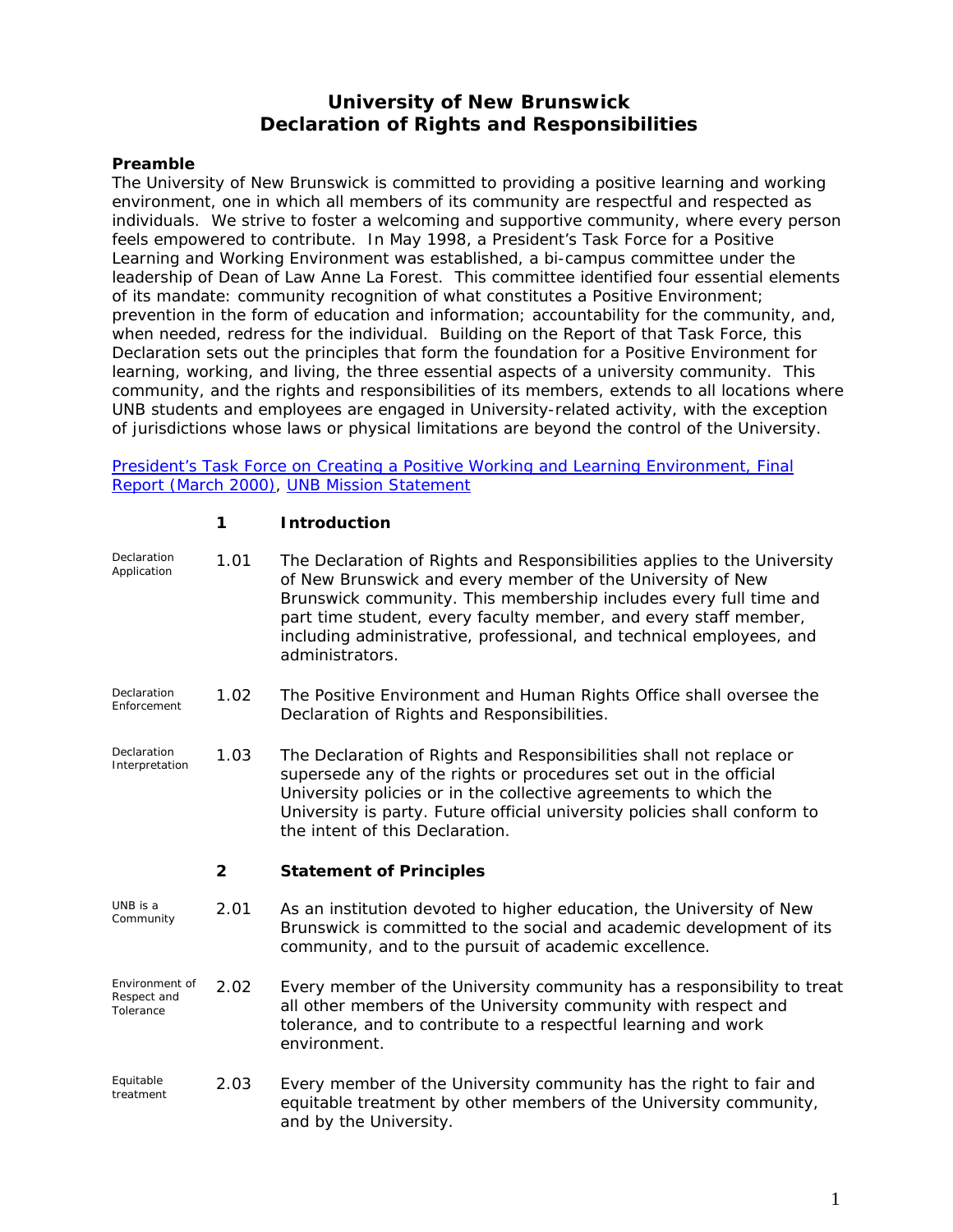# **3 Fundamental Rights and Responsibilities**

| Provincial<br>Legislation                    | 3.01 | Every member of the University community is entitled to protection<br>under the New Brunswick Human Rights Act, which legislates against<br>discrimination and harassment based on race, colour, religion, national<br>origin, ancestry, place of origin, age, state of physical or mental ability,<br>marital status, sexual orientation, sex, social condition, political belief<br>or activity. UNB extends this to include issues of gender identity. This<br>protection does not override the recognized exceptions within the Act,<br>such as those based on bide fide occupational requirements. |
|----------------------------------------------|------|---------------------------------------------------------------------------------------------------------------------------------------------------------------------------------------------------------------------------------------------------------------------------------------------------------------------------------------------------------------------------------------------------------------------------------------------------------------------------------------------------------------------------------------------------------------------------------------------------------|
| Abiding by the<br>law                        | 3.02 | Every member of the University community has the responsibility to<br>abide by the laws of the land.                                                                                                                                                                                                                                                                                                                                                                                                                                                                                                    |
| Safe<br>Environment                          | 3.03 | Every member of the University community has the right to work, learn<br>and study in a safe environment.                                                                                                                                                                                                                                                                                                                                                                                                                                                                                               |
| Health and<br>safety                         | 3.04 | Every member of the University Community has the responsibility to<br>comply with health and safety regulations, and to refrain from<br>behaviour that is known, or ought reasonably to be known to be<br>dangerous, harmful, disruptive or obstructive to the other members of<br>the University community.                                                                                                                                                                                                                                                                                            |
| Procedural<br>Confidentiality                | 3.05 | Every member of the University community has a right to<br>confidentiality of information in complaint and disciplinary procedures.<br>Every member of the University community has a right to a full and<br>impartial hearing in complaint and disciplinary procedures.                                                                                                                                                                                                                                                                                                                                |
| Procedural<br><i><b>Rules</b></i>            | 3.06 | Every member of the University community has the responsibility to<br>abide by the procedural rules as set out in the relevant disciplinary<br>procedure, and has the responsibility to refrain from behaviour that<br>would obstruct such procedures.                                                                                                                                                                                                                                                                                                                                                  |
| The University's<br>responsibility           | 3.07 | The University has a responsibility to make University policies<br>accessible without difficulty.                                                                                                                                                                                                                                                                                                                                                                                                                                                                                                       |
| Right to access<br>to Policies               | 3.08 | Every member of the University community has the right to see any<br>official University policy upon requesting it.                                                                                                                                                                                                                                                                                                                                                                                                                                                                                     |
| Familiarity with<br>university<br>policies   | 3.09 | Every member of the University community is responsible for becoming<br>familiar with and abiding by the official University policies.                                                                                                                                                                                                                                                                                                                                                                                                                                                                  |
| Right to be<br>informed of<br>risks          | 3.10 | Every member of the University community has the right to be<br>informed of known potential liabilities associated with obligations<br>related to his or her employment or program of study.                                                                                                                                                                                                                                                                                                                                                                                                            |
| Responsibility<br>to manage<br>known risk    | 3.11 | Every member of the University community has the responsibility to<br>manage known risk within his or her position of employment or<br>program of study.                                                                                                                                                                                                                                                                                                                                                                                                                                                |
| Rights in<br>University<br><i>Governance</i> | 3.12 | Every member of the University community has the right and privilege<br>to participate fully in University governance as set out in Senate<br>regulations, guidelines, policies, and decisions, as approved by the<br>Board of Governors and as set out in the University of New Brunswick<br>Act                                                                                                                                                                                                                                                                                                       |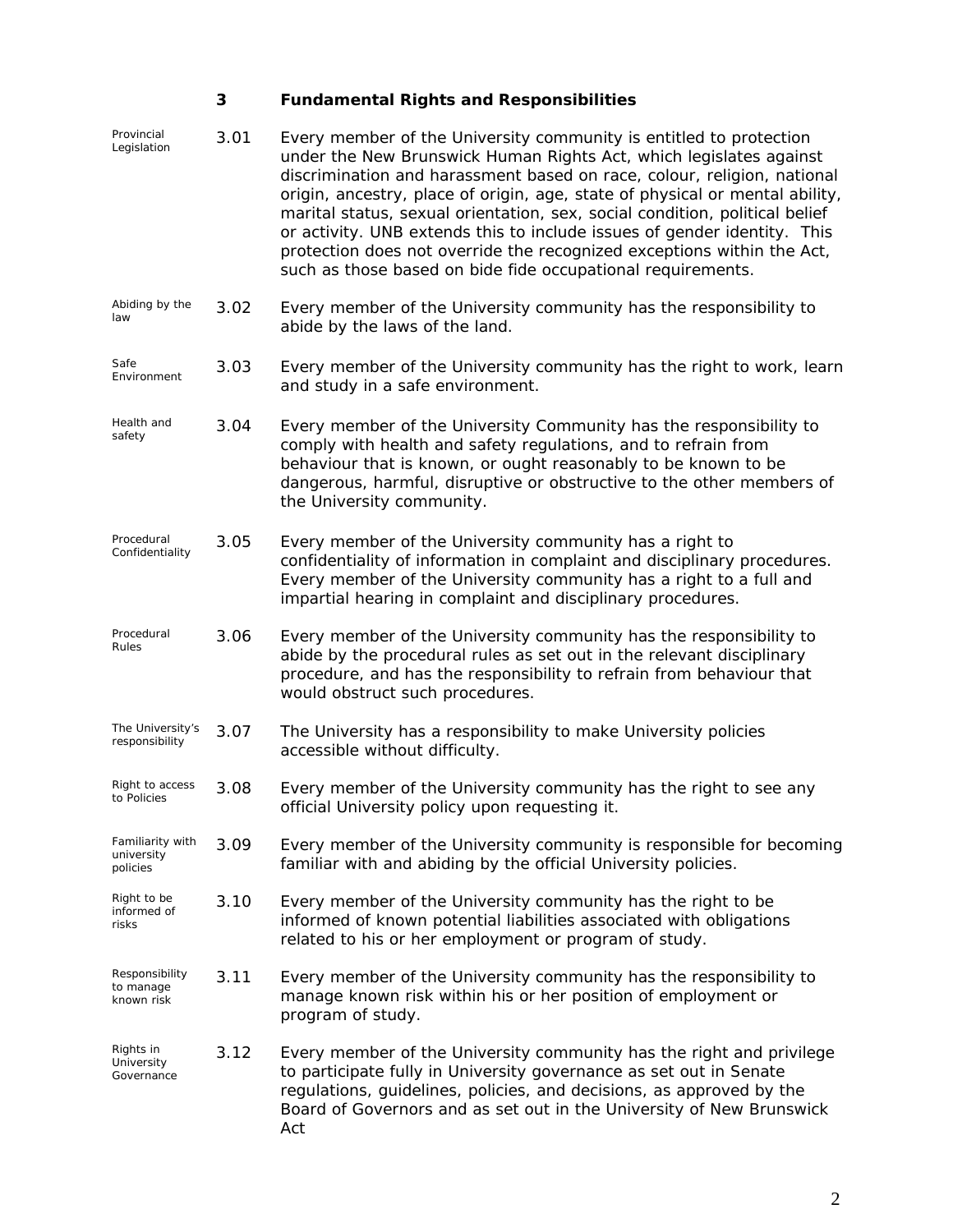| <i>Responsibilities</i><br>in University<br>Governance | 3.13 | Every member of the University community who takes part in             |
|--------------------------------------------------------|------|------------------------------------------------------------------------|
|                                                        |      | University governance has the responsibility to ensure that his or her |
|                                                        |      | participation adheres to the appropriate policies.                     |

*Related Policies*  **[New Brunswick Human Rights Act](http://www.gnb.ca/acts/acts/h-11.htm)** [UNB's Health and Safety Policies and Procedures](http://www.unb.ca/safety/)  [UNB's Statement of Principle on Accessibility](http://www.unbf.ca/vp/learn/access/access_actions.html)  [AUNBT Collective Agreement, Article 5](http://www.unb.ca/hr/services/Article5.html) , [Article16A.03](http://www.unb.ca/hr/services/Article16A.html), [Article16B.03](http://www.unb.ca/hr/services/Article16B.html), [Article16C.04](http://www.unb.ca/hr/services/Article16C.html)  Senate election regulations

#### **4 Harassment**

| Right to be free<br>of personal and<br>sexual<br>harassment | 4.01 | Every member of the University community has a right to be part of an<br>environment that is characterized by mutual respect. Every member of<br>the University community has the right to be free of harassment when<br>working or learning. Harassment is comment or conduct that ought<br>reasonably to be known to have the effect of creating an intimidating,<br>humiliating, hostile or offensive working and learning environment.<br>Retaliation for filing a harassment complaint is considered harassment.<br>False charging is also harassment. |
|-------------------------------------------------------------|------|-------------------------------------------------------------------------------------------------------------------------------------------------------------------------------------------------------------------------------------------------------------------------------------------------------------------------------------------------------------------------------------------------------------------------------------------------------------------------------------------------------------------------------------------------------------|
| Obligation not<br>to harass                                 | 4.02 | Every member of the University community has an obligation not to<br>engage in harassment towards another member of the University<br>community. No member of the University community shall retaliate<br>against a person who files a complaint against him or her. Retaliating<br>may constitute grounds for a subsequent complaint or action by the<br>University. Malicious charges are considered harassment.                                                                                                                                          |
| The University's<br>Responsibility                          | 4.03 | The University of New Brunswick has the responsibility to provide a<br>safe environment that is free of harassment.                                                                                                                                                                                                                                                                                                                                                                                                                                         |
| Senior<br>administration's<br>role                          | 4.04 | Senior administrators, as leaders, have a responsibility to<br>communicate this expectation within the context of promoting a<br>respectful working and learning environment.                                                                                                                                                                                                                                                                                                                                                                               |
| <b>Related Policies</b><br>and Procedures                   |      | <b>UNB's Workplace/University Harassment and Discrimination Policy and</b><br><b>Procedures</b><br><b>UNB's Sexual Harassment Policy and Procedures Summary, with List of</b><br><b>Harassment Advisors</b><br><b>UNB's Full Sexual Harassment Policy and Procedures</b><br><b>AUNBT Collective Agreement, Article 48</b><br><b>AUNBT Collective Agreement, Article 55</b><br><b>GLTA Collective Agreement, Article 32A</b><br><b>SALAC Collective Agreement, Article 32A</b><br><b>CUPE Collective Agreement, Article 32A</b>                              |

#### **5 Discrimination**

*Right to be free of discrimination*  5.01 Every member of the University community has the right to be part of an environment that is characterized by equal opportunity and fair and equitable access. Every member of the University community has the right to receive equitable treatment by the university, and to be free of discrimination based on race, racial status, colour, religious belief,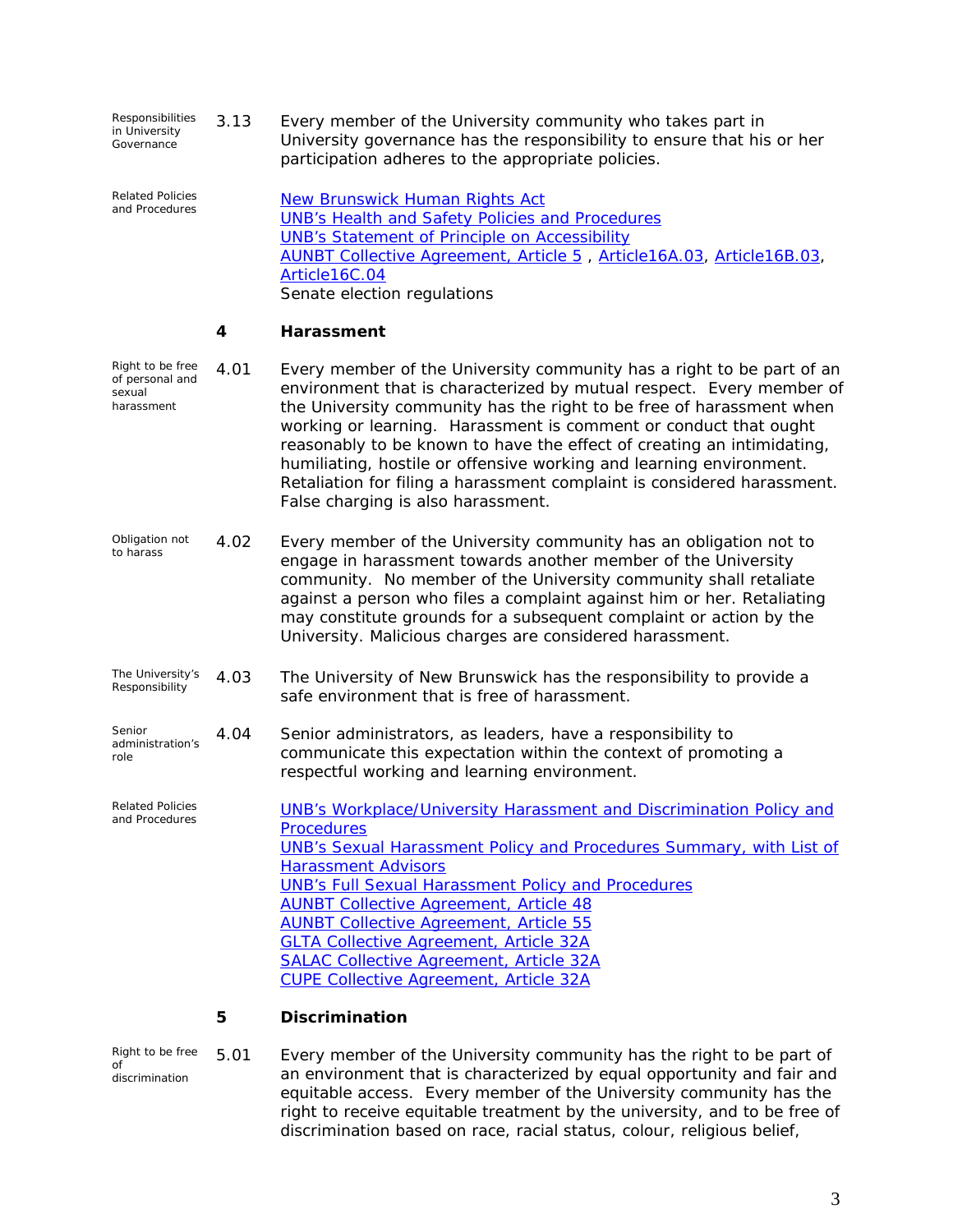|                                                                                 | 5.01<br>cont'd | national origin, ancestry, place of origin, age, state of physical or<br>mental ability, family status, sexual orientation, sex, gender identity,<br>socio-economic status, political belief or activity, or any other grounds<br>contained in the collective agreements and provincial legislation,<br>within the known exceptions of the legislation. Every member of the<br>University has a right to work, learn, study, and participate on a<br>campus that the University makes its best efforts to be accessible.                                                                              |
|---------------------------------------------------------------------------------|----------------|-------------------------------------------------------------------------------------------------------------------------------------------------------------------------------------------------------------------------------------------------------------------------------------------------------------------------------------------------------------------------------------------------------------------------------------------------------------------------------------------------------------------------------------------------------------------------------------------------------|
| Obligation not<br>to discriminate                                               | 5.02           | Every member of the University has the obligation not to act in a<br>discriminatory manner towards members of the university community<br>or those seeking employment or student status within the university<br>community.                                                                                                                                                                                                                                                                                                                                                                           |
| The University's<br>Responsibility                                              | 5.03           | The University of New Brunswick has the responsibility to make its<br>best effort to provide a safe environment that is free of discrimination.                                                                                                                                                                                                                                                                                                                                                                                                                                                       |
| Senior<br>administration's<br>role<br><b>Related Policies</b><br>and Procedures | 5.04           | Senior administrators, as leaders, have a responsibility to<br>communicate this expectation within the context of promoting a<br>respectful working and learning environment.<br><b>UNB's Workplace/University Harassment and Discrimination Policy and</b><br><b>Procedures</b><br><b>UNB's Equity Policy</b><br><b>AUNBT Collective Agreement, Article 15</b><br><b>AUNBT Collective Agreement, Article 55</b><br>GLTA Collective Agreement, Article 6 (No discrimination)<br>SALAC Collective Agreement, Article 6 (No discrimination)<br>CUPE Collective Agreement, Article 6 (No discrimination) |
|                                                                                 | 6              | <b>Academic Rights and Responsibilities</b>                                                                                                                                                                                                                                                                                                                                                                                                                                                                                                                                                           |
|                                                                                 |                |                                                                                                                                                                                                                                                                                                                                                                                                                                                                                                                                                                                                       |
| Responsibility<br>for own<br>learning                                           | 6.01           | Every student is part of a learning community and as such has a<br>responsibility to comply with academic regulations. Compliance with<br>academic regulations as published is essential for participation in this<br>community. These are set out in the relevant sections of the<br>Undergraduate and Graduate Academic Calendars.                                                                                                                                                                                                                                                                  |
| Academic<br>Rights of<br>students                                               | 6.02           | Every student has academic rights as set out in the academic<br>regulations published in the Academic Calendars.                                                                                                                                                                                                                                                                                                                                                                                                                                                                                      |
| Compliance<br>with<br>Regulations                                               | 6.03           | Every member of the teaching staff, including but not limited to faculty<br>members, instructors, and sessional lecturers, has a responsibility to<br>know and work in accordance with the Academic Regulations.                                                                                                                                                                                                                                                                                                                                                                                      |
| Academic rights<br>of teaching<br>staff                                         | 6.04           | Academic freedoms as set out in Article 14 of the AUNBT Collective<br>Agreement are the right of every member of the teaching staff. Every<br>member of the teaching staff has the responsibility to provide fair and<br>impartial professional evaluation of student work, free from<br>harassment or undue intervention.                                                                                                                                                                                                                                                                            |

fieldwork setting which are consistent with the general regulations on conduct. Every member shall attempt to facilitate a safe and mutually respectful learning and work environment.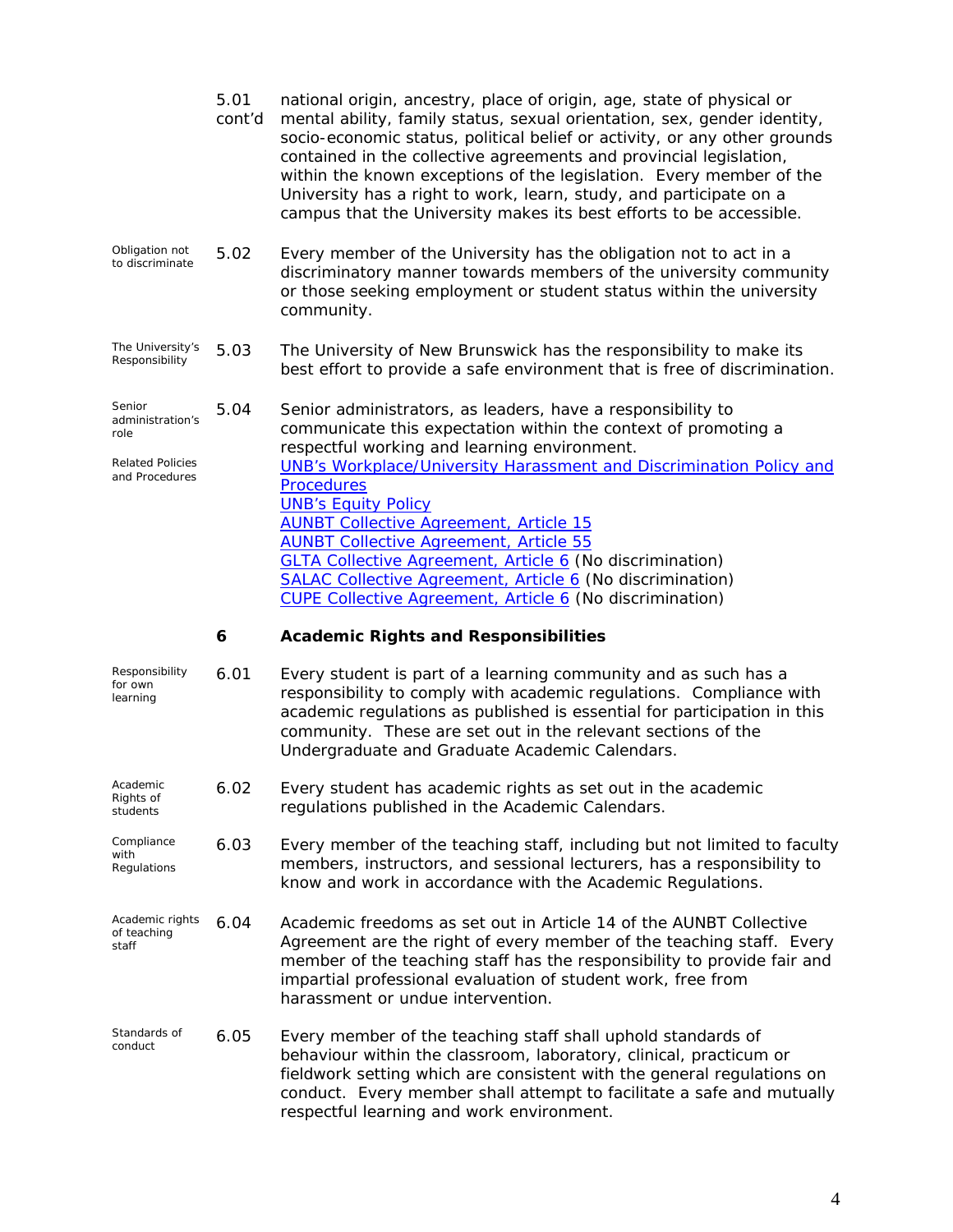| Staff directly<br>supporting<br>teaching and<br>learning | 6.06 | Every member of staff directly supporting teaching and learning,<br>including but not limited to teaching assistants, lab technicians,<br>research assistants, library staff and academic administrators and<br>advisors, has a responsibility to know and work in accordance with the<br>Academic Regulations. Each member also has certain academic rights,<br>as set out by Article 14 of the AUNBT Collective Agreement, with<br>respect to the Academic Regulations.                                                                                                                                                                                                                                                                                                                                                                                                                                                                           |
|----------------------------------------------------------|------|-----------------------------------------------------------------------------------------------------------------------------------------------------------------------------------------------------------------------------------------------------------------------------------------------------------------------------------------------------------------------------------------------------------------------------------------------------------------------------------------------------------------------------------------------------------------------------------------------------------------------------------------------------------------------------------------------------------------------------------------------------------------------------------------------------------------------------------------------------------------------------------------------------------------------------------------------------|
| Right of refusal                                         | 6.07 | Members of staff directly supporting teaching and learning have the<br>right to refuse a request for research or other academic assistance if<br>the request is clearly beyond the staff member's domain of knowledge.<br>In such an instance the right of the requester for service will be<br>referred to a qualified staff member.                                                                                                                                                                                                                                                                                                                                                                                                                                                                                                                                                                                                               |
| <b>Related Policies</b><br>and Procedures                |      | <b>AUNBT Collective Agreement, Article 14 [instructors, deans/chairs]</b><br>General Regulations on Conduct and Decorum [Students, applicable to<br>everyone]<br><b>Expectation of classroom conduct (Calendar IV.B) [Students and</b><br>instructors, TAs, academic support staff]<br>General Course Requlations [Students, instructors, deans, chairs,<br>advisors]<br><b>Academic Offenses</b> [Students, instructors]<br><b>Examination, Standing and Promotion [Students, instructors,</b><br>deans/chairs]<br>Right of Appeal [Students, instructors, deans/chairs]<br>Confidentiality, Security, and Release [Students, instructors]<br>Procedure for Dealing with Student Gifts [Instructors, students]<br>Review of Grades [Students, instructors, deans/chairs]<br>Graduate Academic Regulations and Procedures [Students]<br>Procedures for the Submission and Assessment of Doctoral<br><b>Dissertations</b> [Students and supervisors] |
|                                                          | 7    | Freedom of association                                                                                                                                                                                                                                                                                                                                                                                                                                                                                                                                                                                                                                                                                                                                                                                                                                                                                                                              |
| Expression,<br>Opinion, and<br>Assembly                  | 7.01 | Every member of the University community enjoys freedom of opinion,<br>expression and peaceful assembly.                                                                                                                                                                                                                                                                                                                                                                                                                                                                                                                                                                                                                                                                                                                                                                                                                                            |
| Lawful<br>Association                                    | 7.02 | Every member of the University community has a right to belong to<br>any lawful association, and shall not be subject to prejudice or<br>discriminatory treatment because he or she belongs to such an<br>association.                                                                                                                                                                                                                                                                                                                                                                                                                                                                                                                                                                                                                                                                                                                              |
|                                                          | 8    | <b>University facilities</b>                                                                                                                                                                                                                                                                                                                                                                                                                                                                                                                                                                                                                                                                                                                                                                                                                                                                                                                        |
| Right to use<br>and enjoy<br>Facilities                  | 8.01 | Every member of the University community has a right to use and<br>benefit from University facilities designated for his or her use<br>according to the terms of his or her membership, upon payment of any<br>required fees.                                                                                                                                                                                                                                                                                                                                                                                                                                                                                                                                                                                                                                                                                                                       |
| Adherence to<br>Facilities<br>regulations                | 8.02 | Every member of the University community has a responsibility to<br>adhere to the regulations regarding entry and use of all University<br>facilities. Members of the University community have the<br>responsibility to refrain from activities that ought reasonably to be<br>known to constitute a danger or a nuisance, as recognized in the legal                                                                                                                                                                                                                                                                                                                                                                                                                                                                                                                                                                                              |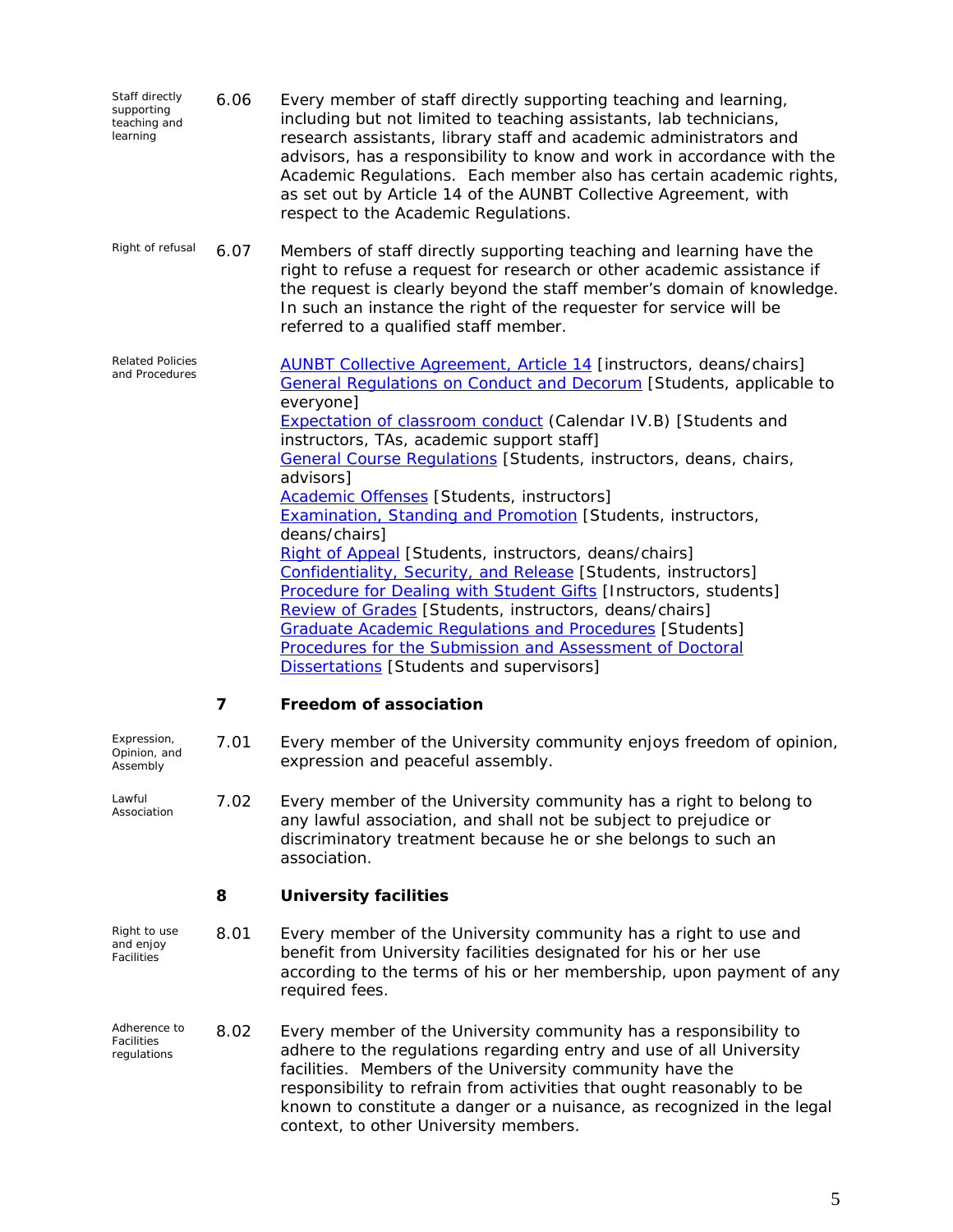| Residence Life:<br>freedom from<br>disturbance                | 8.03  | Every member of the University community who resides in University<br>residence has the right to be free from what ought reasonably to be<br>known and understood in the legal context as nuisance and<br>disturbance, including excessive noise.                                                                                                                                                                                                           |
|---------------------------------------------------------------|-------|-------------------------------------------------------------------------------------------------------------------------------------------------------------------------------------------------------------------------------------------------------------------------------------------------------------------------------------------------------------------------------------------------------------------------------------------------------------|
| Residence Life:<br>Refraining from<br>causing<br>disturbances | 8.04  | Every member of the University community who resides in or visits<br>University residence has the responsibility to refrain from causing<br>nuisance, disturbances, or excessive noise that would unduly interfere<br>with other residents' quality of life in residence.                                                                                                                                                                                   |
| <b>Related Policies</b><br>and Procedures                     |       | <b>Student Disciplinary Code</b><br><b>UNBF Residence Handbook</b> (see especially quiet hours regulations)                                                                                                                                                                                                                                                                                                                                                 |
|                                                               | 9     | <b>Access to Personnel Files</b>                                                                                                                                                                                                                                                                                                                                                                                                                            |
| Access to<br>information                                      | 9.01  | Every employee has the right to access their personnel file upon<br>request.                                                                                                                                                                                                                                                                                                                                                                                |
| Maintaining<br>information                                    | 9.02  | The University has the responsibility to ensure that information in<br>employee personnel files is accurate and up to date, and that all<br>personal information is handled in a confidential manner.                                                                                                                                                                                                                                                       |
| <b>Related Policies</b><br>and procedures                     |       | <b>CUPE Collective Agreement, Article 5.09</b><br><b>AUNBT Collective Agreement, Article 26.03</b><br><b>UNBEA Collective Agreement, Article 5.09</b><br><b>Personal Information Protection and Electronic Documents Act</b><br>(PIPEDA)                                                                                                                                                                                                                    |
|                                                               | 10    | <b>Conflict of Interest</b>                                                                                                                                                                                                                                                                                                                                                                                                                                 |
| No conflict to<br>exist                                       | 10.01 | Members of the university are expected to conduct their affairs in a<br>manner which will not place them in a position that could reasonably<br>be construed (or understood) to be conflict of interest. A conflict may<br>result from competing professional or personal associations, and may<br>arise from the <i>appearance</i> of either favoring or opposing a person or<br>organization because of this association. Potential conflicts of interest |

- may occur in many situations, including, but not limited to, decisions related to financial matters, hiring, admissions, selections for internal positions, assessment, promotion, research, supervision, and publication.
- *Disclosure* 10.02 Members of the university are required to disclose in writing, to the appropriate person, e.g., supervisor, committee chair, or President, any situations which may conflict or give the appearance of a conflict of interest. Timing is of the essence; disclosure should be made as early as possible which, if at all possible, should be prior to the existence of a situation of conflict of interest. Normally, the resolution would be to remove oneself from the conflict.
- *Openness* 10.03 Members of the university are encouraged to discuss, with the appropriate person, e.g., supervisor, committee chair, President, any situations which are in doubt with respect to an actual or potential conflict of interest.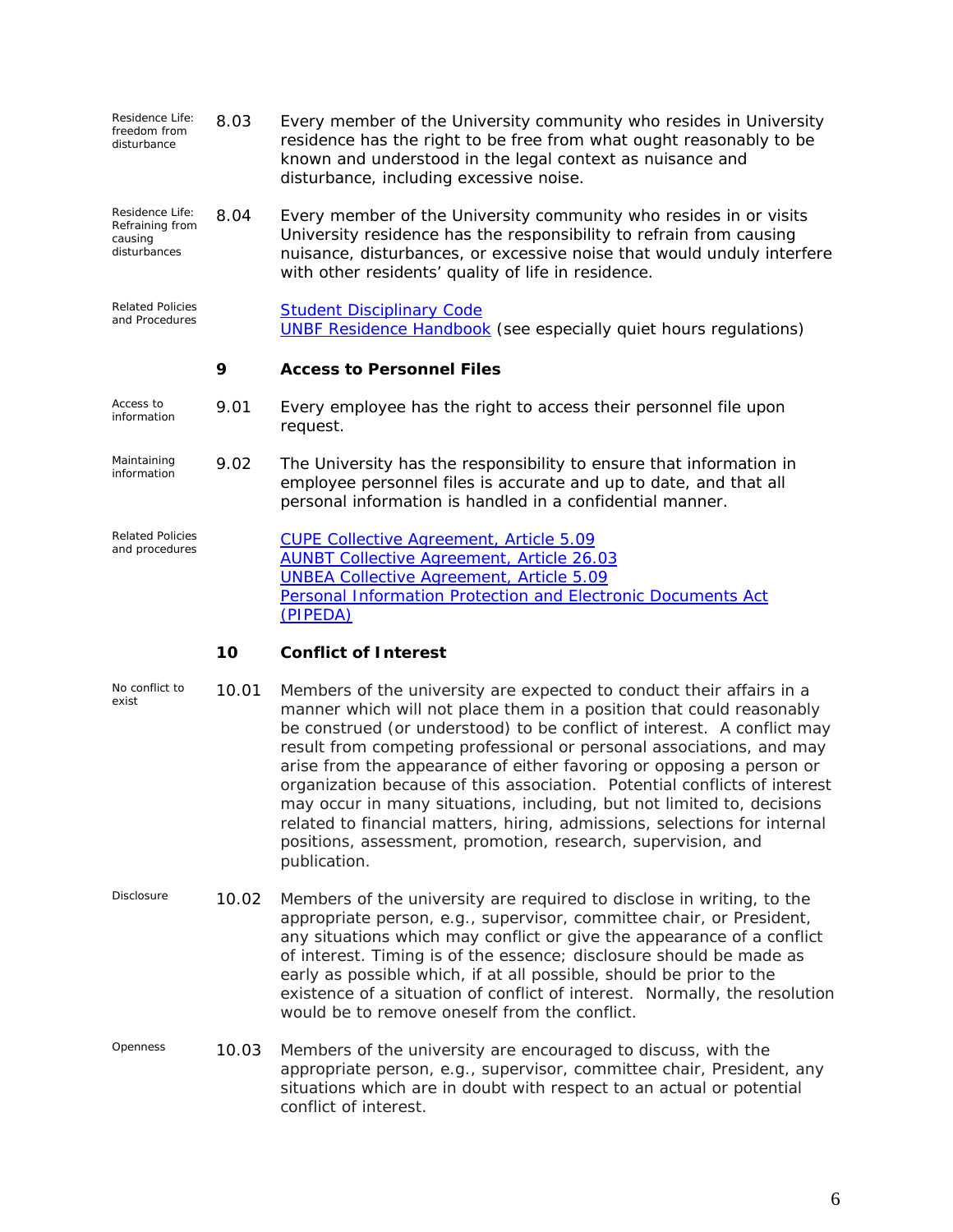| Right of privacy | 10.04 Members of the university should enjoy the same rights in their private |
|------------------|-------------------------------------------------------------------------------|
|                  | dealings as any other individual unless such private dealings represent       |
|                  | a conflict of interest.                                                       |

*Confidentiality* 10.05 All information provided to the appropriate person in a conflict situation will be treated as confidential and will only be disclosed to those directly involved in the administration of the relevant situation.

*Related Policies*  **[Conflict of Interest in Purchasing](http://www.unb.ca/services/financialservices/facstaff/conflictinterest.htm)** [Conflict of Interest with PhD External Examiners](http://www.unb.ca/gradschl/regulations/documents/ConflictofInterestformforPhDcandidate.pdf)  [CUPE Collective Agreement, Article 24](http://www.unb.ca/hr/cupesj/art24.html) [UNBEA Collective Agreement, Article 24](http://www.unb.ca/hr/GLTA/art24.html)  [AUNBT Collective Agreement, Article 52](http://www.unb.ca/hr/services/Article52.html)  Board of Governors Rules of Order and Procedure, 21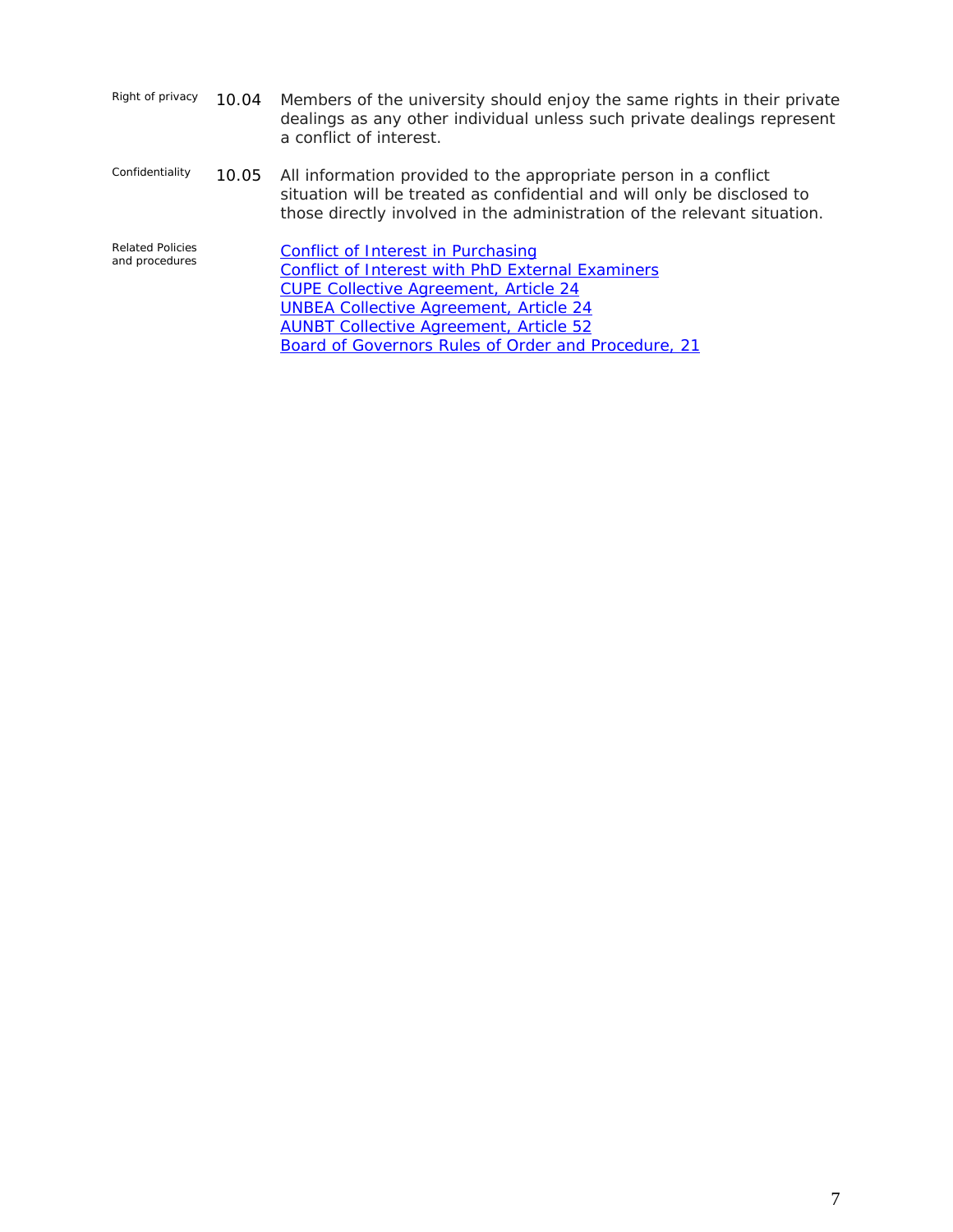# **Related Policies and Procedures Link URLs**

#### **Preamble**

[President's Task Force on Creating a Positive Working and Learning Environment, Final](http://www.unbf.ca/vp/learn/positive/Report2000.pdf)  [Report \(March 2000\)](http://www.unbf.ca/vp/learn/positive/Report2000.pdf) [<http://www.unbf.ca/vp/learn/positive/Report2000.pdf>] [UNB Mission Statement](http://www.unb.ca/welcome/mission.html) [http://www.unb.ca/welcome/mission.html]

#### **1. Introduction**

#### **2. Statement of Principles**

### **3. Fundamental Rights and Responsibilities**

[New Brunswick Human Rights Act](http://www.gnb.ca/acts/acts/h-11.htm) [http://www.gnb.ca/acts/acts/h-11.htm] [UNB's Health and Safety Policies and Procedures](http://www.unb.ca/safety/) [http://www.unb.ca/safety/] [UNB's Statement of Principle on Accessibility](http://www.unbf.ca/vp/learn/access/access_actions.html) [http://www.unbf.ca/vp/learn/access/access\_actions.html] [AUNBT Collective Agreement Article 5](http://www.unb.ca/hr/services/Article5.html), [16A.03](http://www.unb.ca/hr/services/Article16A.html), [16B.03](http://www.unb.ca/hr/services/Article16B.html), [16C.04](http://www.unb.ca/hr/services/Article16C.html)

### **4. Harassment**

[UNB's Workplace/University Harassment and Discrimination Policy and Procedures](http://www.unb.ca/hr/employees/policies/Harassment.html) [http://www.unb.ca/hr/employees/policies/Harassment.html] [UNB's Sexual Harassment Policy and Procedures Summary, with List of Harassment](http://www.unb.ca/hr/employees/policies/harassment.php)  [Advisors](http://www.unb.ca/hr/employees/policies/harassment.php)

[http://www.unb.ca/hr/employees/policies/harassment.php]

[UNB's Full Sexual Harassment Policy and Procedures](http://www.unb.ca/hr/employees/policies/policy/general/harassment.html)

[http://www.unb.ca/hr/employees/policies/policy/general/harassment.html] [AUNBT Collective Agreement, Article 55](http://www.unb.ca/hr/services/Article55.html) [http://www.unb.ca/hr/services/Article55.html] [GLTA Collective Agreement, Article 32A](http://www.unb.ca/hr/GLTA/art32a.html) [http://www.unb.ca/hr/GLTA/art32a.html] [SALAC Collective Agreement, Article 32A](http://www.unb.ca/hr/Salac/art32a.html) [http://www.unb.ca/hr/Salac/art32a.html] [CUPE Collective Agreement, Article 32A](http://www.unb.ca/hr/cupesj/art32A.html) [http://www.unb.ca/hr/cupesj/art32A.html]

## **5. Discrimination**

[UNB's Workplace/University Harassment and Discrimination Policy and Procedures](http://www.unb.ca/hr/employees/policies/Harassment.html)  [http://www.unb.ca/hr/employees/policies/Harassment.html] [UNB's Equity Policy](http://www.unb.ca/faculty/equity/) [http://www.unb.ca/faculty/equity/] [AUNBT Collective Agreement, Article 15](http://www.unb.ca/hr/services/Article15.html) [http://www.unb.ca/hr/services/Article15.html] [AUNBT Collective Agreement, Article 55](http://www.unb.ca/hr/services/Article55.html) [http://www.unb.ca/hr/services/Article55.html] [GLTA Collective Agreement, Article 6](http://www.unb.ca/hr/GLTA/art06.html) (No discrimination) [http://www.unb.ca/hr/GLTA/art06.html] [SALAC Collective Agreement, Article 6](http://www.unb.ca/hr/Salac/art06.html) (No discrimination) [http://www.unb.ca/hr/Salac/art06.html] [CUPE Collective Agreement, Article 6](http://www.unb.ca/hr/cupesj/art06.html) (No discrimination) [http://www.unb.ca/hr/cupesj/art06.html]

## **6. Academic Rights and Responsibilities**

[AUNBT Collective Agreement, Article 14](http://www.unb.ca/hr/services/Article14.html) [http://www.unb.ca/hr/services/Article14.html] [General Regulations on Conduct and Decorum](http://www.unb.ca/calendar/undergraduate/display.cgi?tables=regulations&id=11)

[http://www.unb.ca/calendar/undergraduate/display.cgi?tables=regulations&id=11] [Expectation of classroom conduct](http://www.unb.ca/calendar/undergraduate/display.cgi?tables=regulations&id=7) (Calendar IV.B)

[http://www.unb.ca/calendar/undergraduate/display.cgi?tables=regulations&id=7] [General Course Regulations](http://www.unb.ca/calendar/undergraduate/display.cgi?tables=regulations&id=7)

[http://www.unb.ca/calendar/undergraduate/display.cgi?tables=regulations&id=7] [Academic Offenses](http://www.unb.ca/calendar/undergraduate/display.cgi?tables=regulations&id=10)

[http://www.unb.ca/calendar/undergraduate/display.cgi?tables=regulations&id=10]